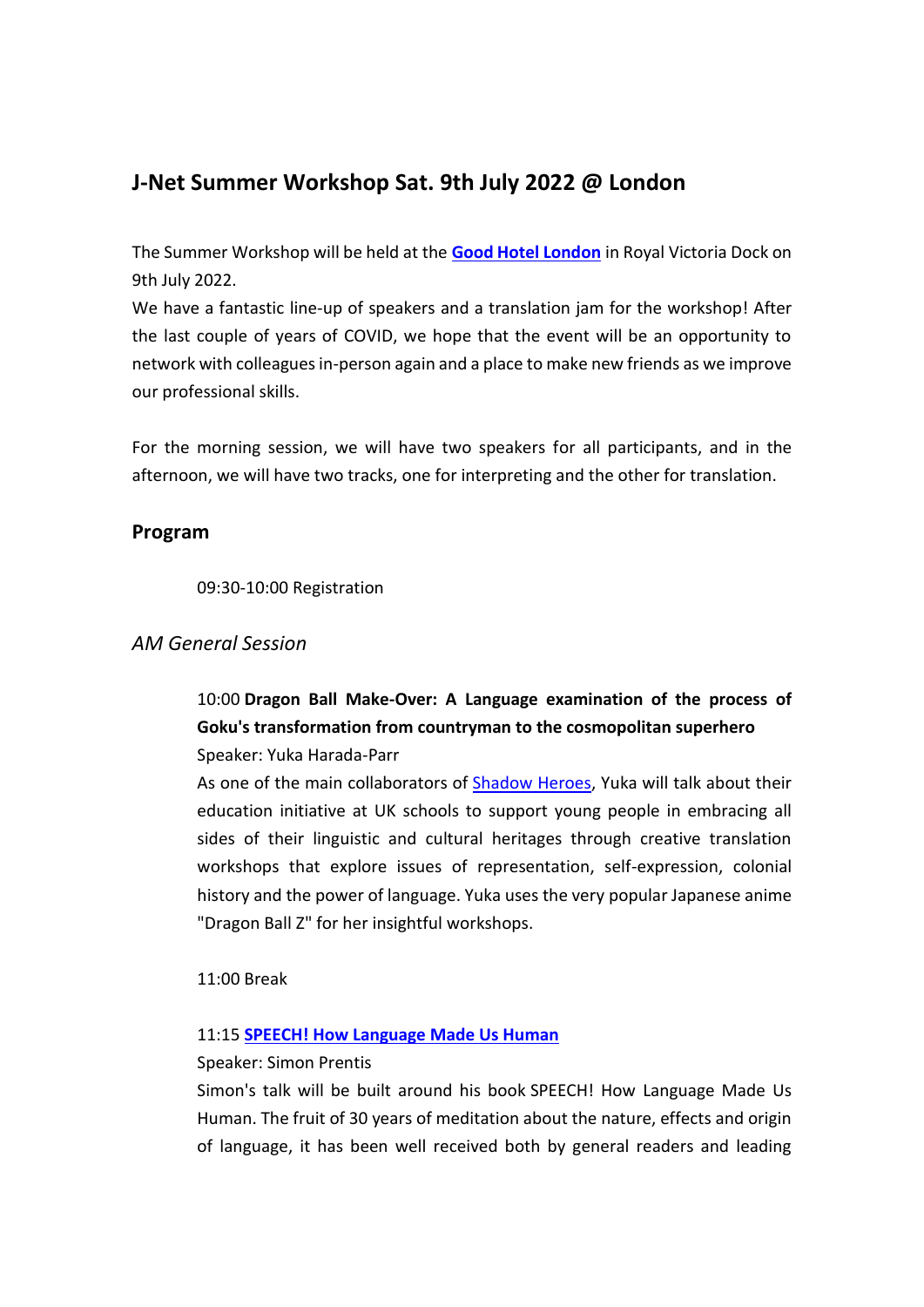figures in the field of evolution and language, including Richard Dawkins and Steven Pinker. Though not specifically tailored to translation and interpreting, the talk will look more generally at the nature of language itself – the tool we rely on so totally in our professional and personal lives, but whose consequences we perhaps reflect on less often. As befits a workshop, the intention is that it will as far as possible be an interactive experience.

### 12:15-13:30 Lunch Break

## *PM Parallel track sessions*

## *Interpreting*

## 13:30 **[KUDO, the remote web conference interpreting platform](https://kudoway.com/)** Speaker: Ewandro Magalhães (He will join us **via Zoom**) Chief Language Officer at KUDO and TEDx Speaker

#### 14:30 Break

### 15:00 **Talk from [Kazuko Yoshida Ingham.](https://www.thetimes.co.uk/article/shinzo-abe-treats-theresa-may-to-a-traditional-japanese-tea-for-two-with-entrails-gnwlvr3qr)**

Member of AIIC (Association of Conference Interpreters) since 1993. Since 1986, Kazuko has been working as a conference interpreter, covering every field, particularly politics and diplomacy and working for International Organisations such as the UN and UN special Agencies, the British Government, the European Union and the Japanese Government.

16:00 End of interpreter session and break

## *Translation*

#### **Translation Jam**

We analyse translation strategies by comparing two versions of translation in an interactive & friendly environment.

#### 13:30 **English to Japanese session**